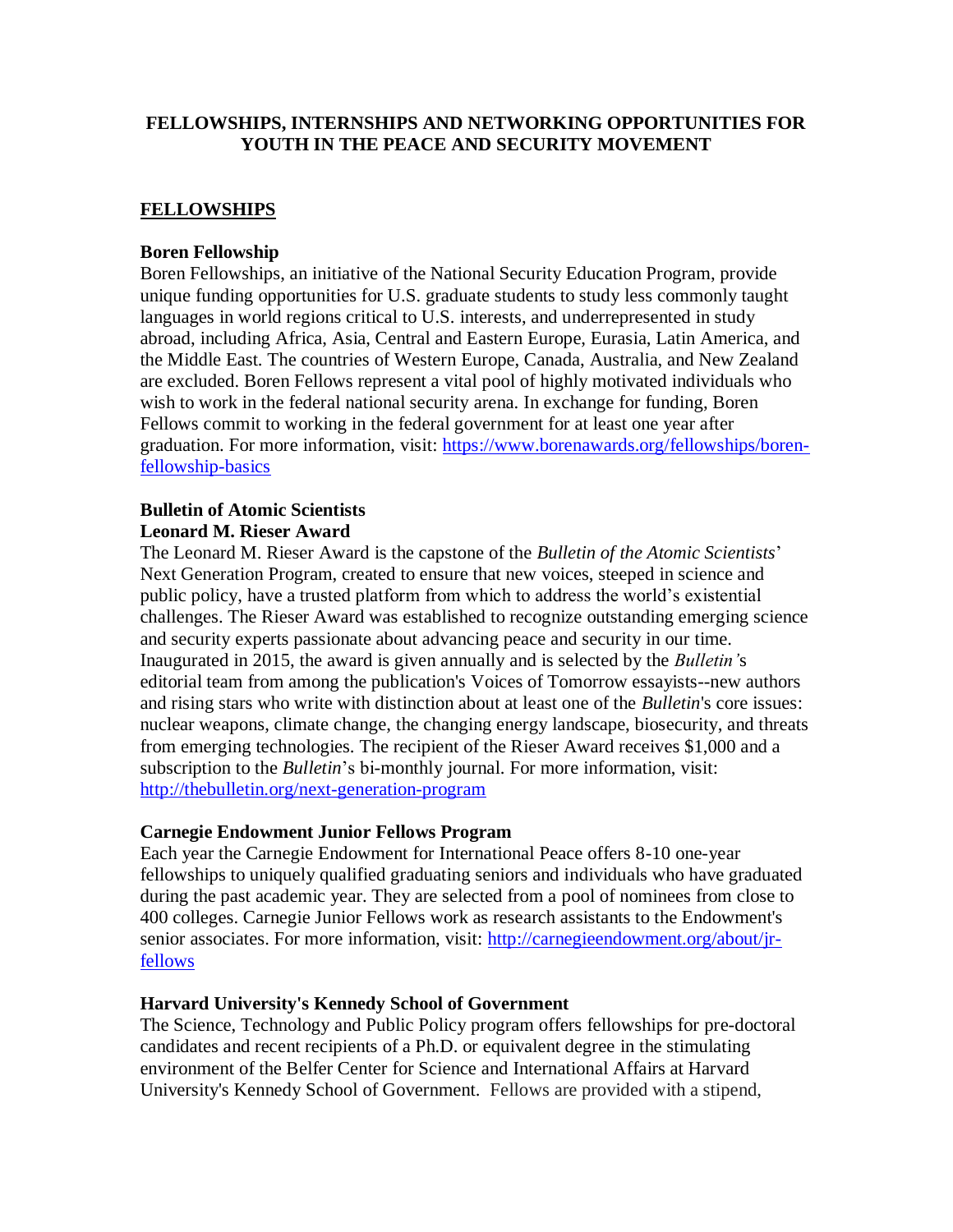benefits, and some support for research and travel expenses. Each fellow, in consultation with Program Director Dan Schrag, will be assigned a faculty mentor affiliated with STPP to supervise his or her research. We anticipate that the mentors will be active participants in the research activities. For more information, write [patricia\\_mclaughlin@hks.harvard.edu](mailto:patricia_mclaughlin@hks.harvard.edu) or visit:

[http://www.belfercenter.org/fellowship/emerging-issues-science-technology-and-public](http://www.belfercenter.org/fellowship/emerging-issues-science-technology-and-public-policy)[policy](http://www.belfercenter.org/fellowship/emerging-issues-science-technology-and-public-policy)

#### **Idealist.org**

Idealist.org provides a listing of fellowships in public service, nonprofit and public policy. For more information, visit: <https://www.idealist.org/en/?type=ALL&q=fellowship>

# **Jennings Randolph Program**

The Jennings Randolph Program for International Peace awards Senior Fellowships to enable outstanding scholars, policymakers, journalists, and other professionals from around the world to conduct research at the U.S. Institute of Peace in Washington on important issues concerning international conflict and peace. For more information: [https://www.usip.org/grants-fellowships/fellowships/jennings-randolph-senior](https://www.usip.org/grants-fellowships/fellowships/jennings-randolph-senior-fellowship-program)[fellowship-program](https://www.usip.org/grants-fellowships/fellowships/jennings-randolph-senior-fellowship-program)

# **New Voices Fellowship**

New Voices is a national fellowship program, which aims to help small nonprofit organizations bring new talent to their staffs. This two-year fellowship provides full salary support and fringe benefits the first year and 75 percent support the second year for the organizations and their fellows in addition to technical and financial assistance and leadership development opportunities. For more information, visit: <http://newvoicesfellows.aspeninstitute.org/>

#### **Open Society Institute**

The Open Society Institute (OSI) initiatives award grants, scholarships, and fellowships on a regular basis throughout the year. Applicants can determine their eligibility and view relevant initiatives and application guidelines. For more information, visit: <http://www.soros.org/grants>

#### **Peace Scholar Dissertation Fellowship**

The Peace Scholar Dissertation Fellowship is open to doctoral students who are studying at American universities and are engaged in dissertation research on international peace and conflict management. The fellowship is awarded regardless of citizenship, but applicants must be enrolled at American universities. For more information, please visit: [https://www.usip.org/grants-fellowships/fellowships/jennings-randolph-peace](https://www.usip.org/grants-fellowships/fellowships/jennings-randolph-peace-scholarship-dissertation-program)[scholarship-dissertation-program](https://www.usip.org/grants-fellowships/fellowships/jennings-randolph-peace-scholarship-dissertation-program)

#### **Roger L. Hale Fellowship**

Ploughshares Fund seeks applicants for a competitive, one-year paid position as a Roger L. Hale Fellow. In honor of Chair Emeritus Roger Hale's unwavering commitment to Ploughshares Fund and its vision that nuclear weapons should never be used again, the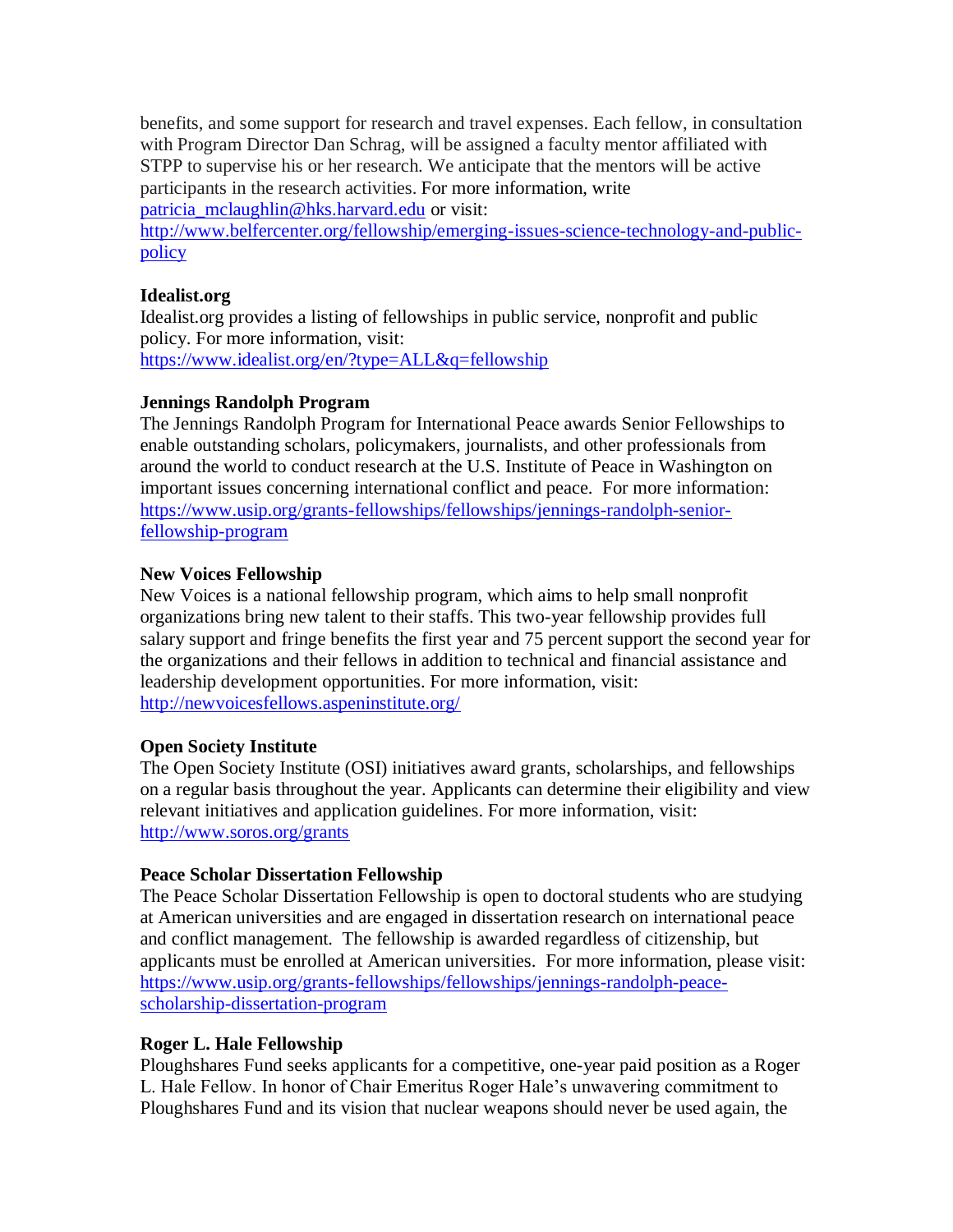Roger L. Hale Fellowship will provide an exemplary individual with an outstanding opportunity to develop professional skills by working at a leading peace and security foundation that has been at the forefront of nuclear nonproliferation policy, advocacy and grantmaking for more than three decades. Ploughshares Fund's extensive network within the nuclear nonproliferation community will place the Fellow into a unique position to gain practical day-to-day experience grappling with a wide variety of nuclear weapons policy issues. The Fellow will be based in the Washington, DC office of Ploughshares Fund. For more information visit: [http://www.ploughshares.org/about-us/jobs/roger-l](http://www.ploughshares.org/about-us/jobs/roger-l-hale-fellowship?utm_content=buffer9f323&utm_medium=social&utm_source=twitter.com&utm_campaign=buffer)[hale-](http://www.ploughshares.org/about-us/jobs/roger-l-hale-fellowship?utm_content=buffer9f323&utm_medium=social&utm_source=twitter.com&utm_campaign=buffer)

[fellowship?utm\\_content=buffer9f323&utm\\_medium=social&utm\\_source=twitter.com&u](http://www.ploughshares.org/about-us/jobs/roger-l-hale-fellowship?utm_content=buffer9f323&utm_medium=social&utm_source=twitter.com&utm_campaign=buffer) [tm\\_campaign=buffer](http://www.ploughshares.org/about-us/jobs/roger-l-hale-fellowship?utm_content=buffer9f323&utm_medium=social&utm_source=twitter.com&utm_campaign=buffer)

# **Social Science Research Council Fellowships**

Social Science Research Council (SSRC) fellowship and grant programs provide support and professional recognition to innovators within fields, and especially to younger researchers whose work and ideas will have longer-term impact on society and scholarship. These programs often target the spaces between disciplines, where new perspectives emerge and struggle for acceptance, thus ensuring the production of knowledge and expertise on key topics, regions, and social challenges. They promote the diversification of knowledge production, strengthening research by ensuring that it remains open to (and challenged by) a range of perspectives, backgrounds, and nationalities. For more information, visit:<http://www.ssrc.org/fellowships/>

# **INTERNSHIPS**

#### **American Association for the Advancement of Science**

American Association for the Advancement of Science (AAAS) is an international nonprofit organization dedicated to advancing science around the world by serving as an educator, leader, spokesperson and professional association. In addition to organizing membership activities, AAAS publishes the journal *Science*, as well as many scientific newsletters, books and reports, and spearheads programs that raise the bar of understanding for science worldwide. For information on internships and fellowships, visit:<http://www.aaas.org/careercenter/>

#### **Arms Control Association**

The Arms Control Association (ACA) has a limited number of stipend intern positions. Interns are involved in many facets of ACA's work including: researching arms control and security issues for articles and fact sheets; assisting in preparing and editing ACA's monthly journal *Arms Control Today*; monitoring activity in the press and on Capitol Hill; and supporting the analysts in a variety of administrative tasks. Interns are encouraged to engage in substantive discussions with ACA analysts in order to gain a deeper understanding of the arms control field. For more information, visit: <http://www.armscontrol.org/internships.asp>

# **British American Security Information Council**

The British American Security Information Council's (BASIC) Washington office supervises two unpaid interns each semester. Through their work, interns gain an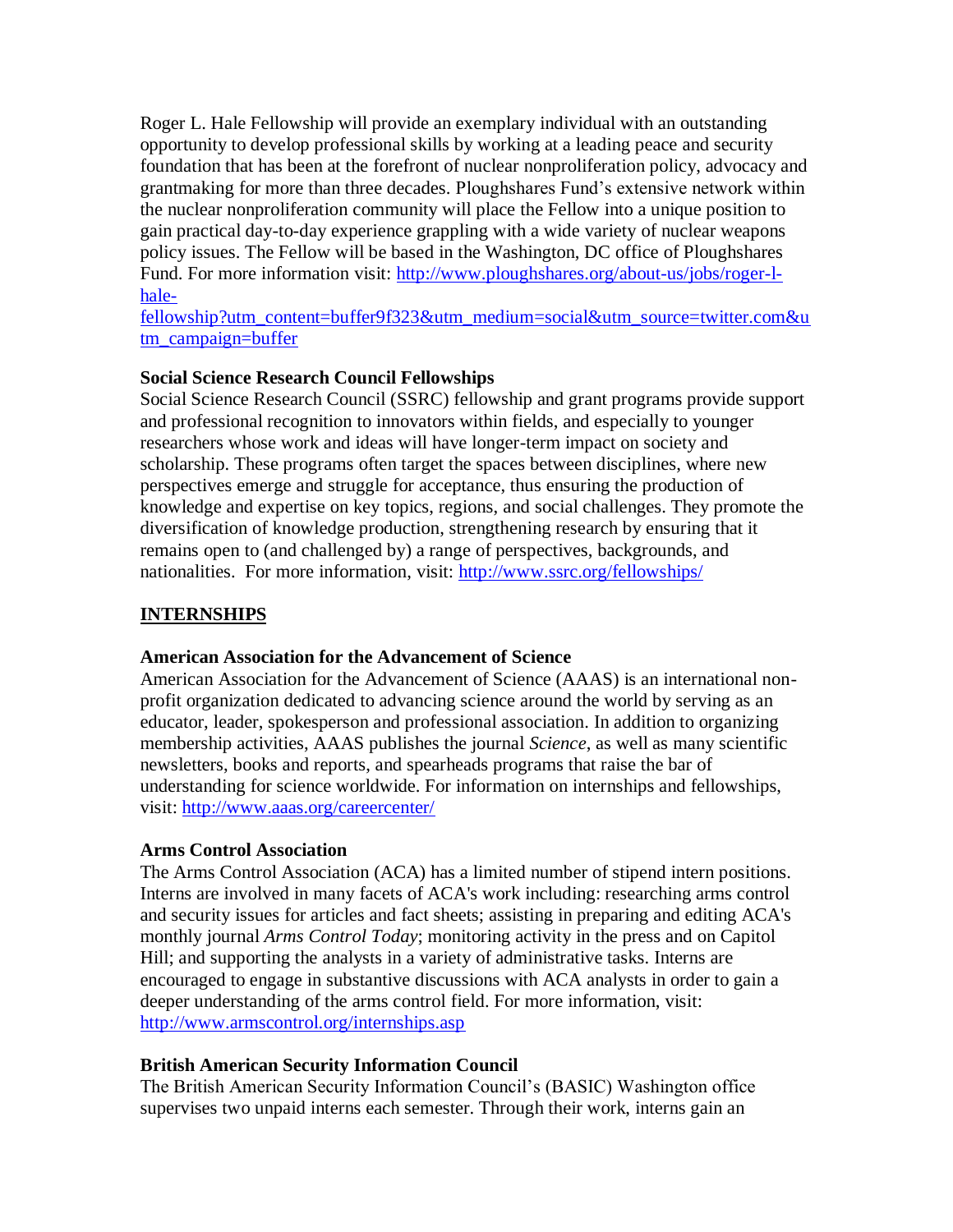understanding of many of the current issues affecting European security; familiarity with the arms control community in Washington, D.C. and various employment opportunities in the field; a first-hand view of how a small think tank influences international media coverage; and exposure to the challenges and responsibilities of international networking. For more information, visit:<http://www.basicint.org/about/jobs>

#### **Center for American Progress**

One very important goal of American Progress is to inspire and educate the next generation of progressive Americans. American Progress offers full and part-time internships each summer and academic semester. For more information, visit: <https://www.americanprogress.org/about/internships/>

#### **Center for Arms Control and Nonproliferation**

The Center for Arms Control & Non-Proliferation offers full-time internship opportunities for students of political science, international relations, peace studies, or related fields. Founded in 1980, the Center was established to educate policy makers, the media, and the public about weapons of mass destruction, conventional arms sales, military spending and arms control alternatives. The Center supports projects researching various aspects of U.S. national security, including: military spending, missile defense, non-proliferation, and chemical and biological weapons control. For more information, visit:<https://armscontrolcenter.org/about/jobs-and-internships/>

#### **Center for Nonproliferation Studies**

The Center for Nonproliferation Studies offers internships with the Washington, DC office of CNS, lasting 4-5 months. They are for individuals seeking professional experience and on-the-job training with the country's largest organization dedicated to education and analysis on limiting the spread of WMD and advanced delivery systems. Interns work with experts on nonproliferation, arms control, and regional security affairs, expand their knowledge, improve their research and writing skills, and possibly publish independent research through CNS publications and other outlets. Participants will learn how nongovernmental organizations impact national and international foreign policy making. For more information, visit: [http://www.nonproliferation.org/about-](http://www.nonproliferation.org/about-2/nonproliferation-internships/#dc)[2/nonproliferation-internships/#dc](http://www.nonproliferation.org/about-2/nonproliferation-internships/#dc)

#### **Center for Strategic and International Studies**

The Center for Strategic and International Studies (CSIS) offers full and part-time internships in the fall, spring and summer for undergraduates, advanced students, and recent graduates who are interested in gaining practical experience in public policy. Interns participate in a variety of activities that support individual programs, including research, writing, and project development. For more information, visit: <https://www.csis.org/about-us/internships>

#### **The Eisenhower Institute**

The Eisenhower Institute offers both full and part-time volunteer internships in the fall, spring, and summer for motivated students-at both the undergraduate and graduate leveland recent graduates interested in foreign affairs. An internship at The Institute provides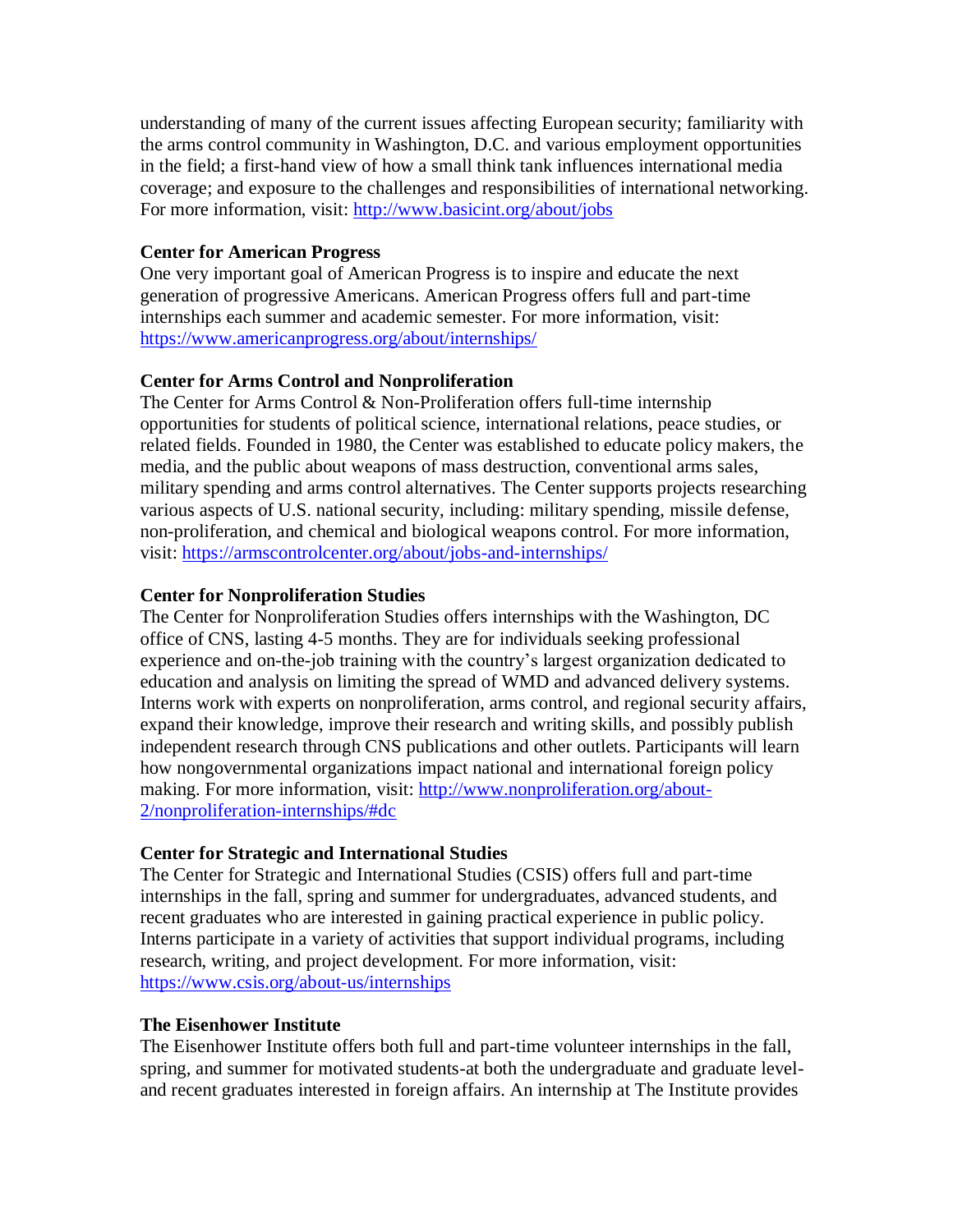an excellent opportunity for aspiring students to acquire hands-on learning experience in various dimensions of security and international affairs and to gain a unique view on the functioning of a non-profit policy institute. Intern activities may include research and administrative tasks relating to current projects, outreach support, and the coordination of upcoming events such as policy workshops, dinners, and book-launchings. For more information, visit:<http://www.eisenhowerinstitute.org/about/internships.dot>

#### **Friends Committee on National Legislation**

The Friends Committee on National Legislation (FCNL) is a Quaker lobby in the public interest that seeks to bring the concerns, experiences, and testimonies of the Religious Society of Friends (Quakers) to bear on policy decisions in the nation's capital. FCNL's internship is a great way to learn about the issues FCNL works on and the legislative process. For more information, visit:<https://www.fcnl.org/updates/summer-internship-33>

# **Henry L. Stimson Center**

The Stimson Center offers unique internship opportunities based on the values of education, participation, and hands-on practical knowledge. Based on the Center's commitment to professional development, expectations for interns are high. In return, interns can expect a challenging environment, which will prepare them for full time employment in a professional setting. For more information, visit: <https://www.stimson.org/internships>

# **Institute for Energy and Environmental Research**

The Institute for Energy and Environmental Research (IEER) is a non-profit technical institute dedicated to providing grassroots groups, journalists, educators, students, and policy makers with thoughtful, clear, and sound technical information on environmental, energy, and security issues. IEERs work is focused primarily on the health and environmental effects of nuclear weapons production and testing, nuclear disarmament and related security issues, and sound energy policy. IEER occasionally offers internships tailored to the intern's interests and strengths and to the organization's needs. Examples of intern projects include developing materials for IEER's annual technical training workshop and doing research and possibly writing for technical reports. College/university students with a background in math and science and a strong interest in the subjects IEER works on are welcome to inquire about internship opportunities by emailing [ieer@ieer.org.](mailto:ieer@ieer.org) IEER is located in Takoma Park, Maryland, within easy reach of Washington, D.C. and walking distance of public transportation. For more information, visit [http://www.ieer.org.](http://www.ieer.org/)

#### **Institute for Policy Studies**

The Institute for Policy Studies (IPS) is the nation's oldest and largest multi-issue think tank promoting progressive thought. As such, we have a number of "Public Scholars" with whom you can work to undertake challenging research, writing, and advocacy in a wide range of foreign and domestic policy issues. For more information on internships, visit:<http://www.ips-dc.org/about/jobs-and-internships/>

#### **Institute for Science and International Security**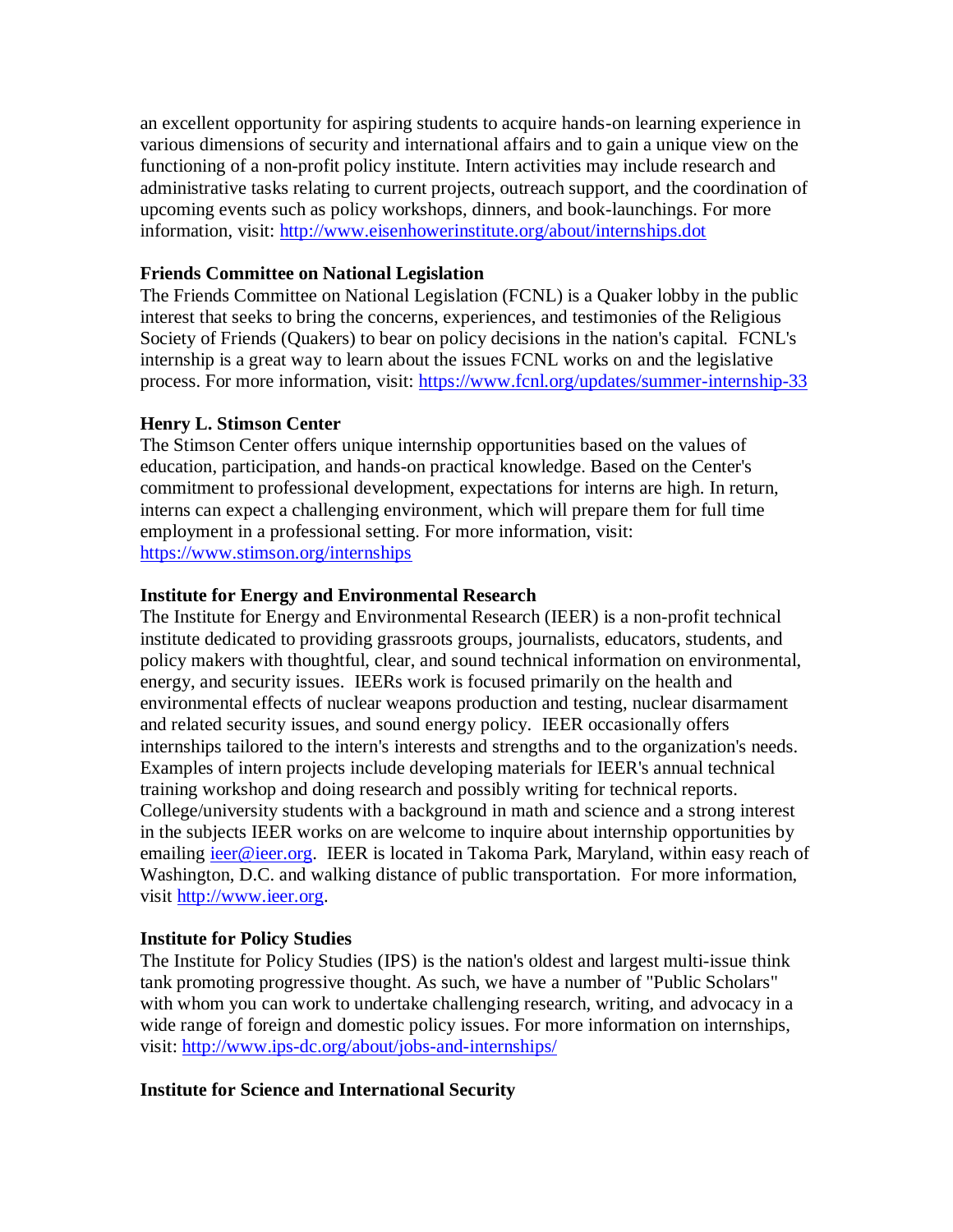The Institute for Science and International Security (ISIS), a Capitol Hill-based nonprofit research organization concerned with nuclear arms reduction and non-proliferation, seeks qualified undergraduate and graduate students for full time internships. For more information, visit:<http://isis-online.org/about/internships>

## **Managing the Atom**

The Managing the Atom (MTA) Project brings together an international group of scholars and government officials to conduct policy-relevant research on issues related to nuclear technology. Housed within Belfer Center for Science and International Affairs of the John F. Kennedy School at Harvard University, MTA addresses a broad array of topics in the nuclear field, from nuclear weapons to the future of nuclear power. MTA offers the opportunity for select undergraduate and graduate students to become Student Associates. These Student Associates assist the Project with research tasks, attend seminars, and actively participate in events hosted by Managing the Atom. These unpaid internships provide opportunities to meet experts in the security field, attend lectures and seminars, and actively participate in ongoing working groups. Student Associates are also invited to monthly social events, e.g., pizza parties and special lunches. MTA also accepts summer interns. For more information, email [martin\\_malin@harvard.edu](mailto:martin_malin@harvard.edu) or visit<http://www.belfercenter.org/project/managing-atom>

# **Nuclear Age Peace Foundation**

The Nuclear Age Peace Foundation provides internship positions year-round for select college, university, and graduate students to work with staff on current peace and security issues. Interns conduct research, write analysis of issues, work on the website, facilitate discussions, deliver presentations, and gain valuable insights into the nuclear policy field. Sites include Santa Barbara, California and Washington, DC. Interns seeking a paid position or academic credit must complete an application. Given that the internship selection process becomes more competitive every year, the Foundation provides volunteer opportunities as well. For more information, visit: <https://www.wagingpeace.org/about/opportunities/internships/>

#### **Nuclear Studies Institute at American University**

For information on volunteer and internship opportunities with the Nuclear Studies Institute, contact Professor Peter Kuznick at: [kuznick@american.edu](mailto:kuznick@american.edu) or (202) 885-2408.

# **Partnership for Global Security**

Partnership for Global Security accepts internship applications on a rolling basis. PGS is looking for new interns to assist with research tasks, media outreach, innovative content creation, and production of our weekly news digest publication *Nuclear News*. Generally, we hire interns for the spring, summer, and fall semesters. PGS interns primarily research nuclear security, nuclear energy, and transnational governance challenges. For more information, visit: <https://partnershipforglobalsecurity.org/about/opportunities/>

#### **Peace Action**

Peace Action interns research and write campaign materials, organize events, develop web and e-organizing resources and assist in grassroots mobilization. Peace Action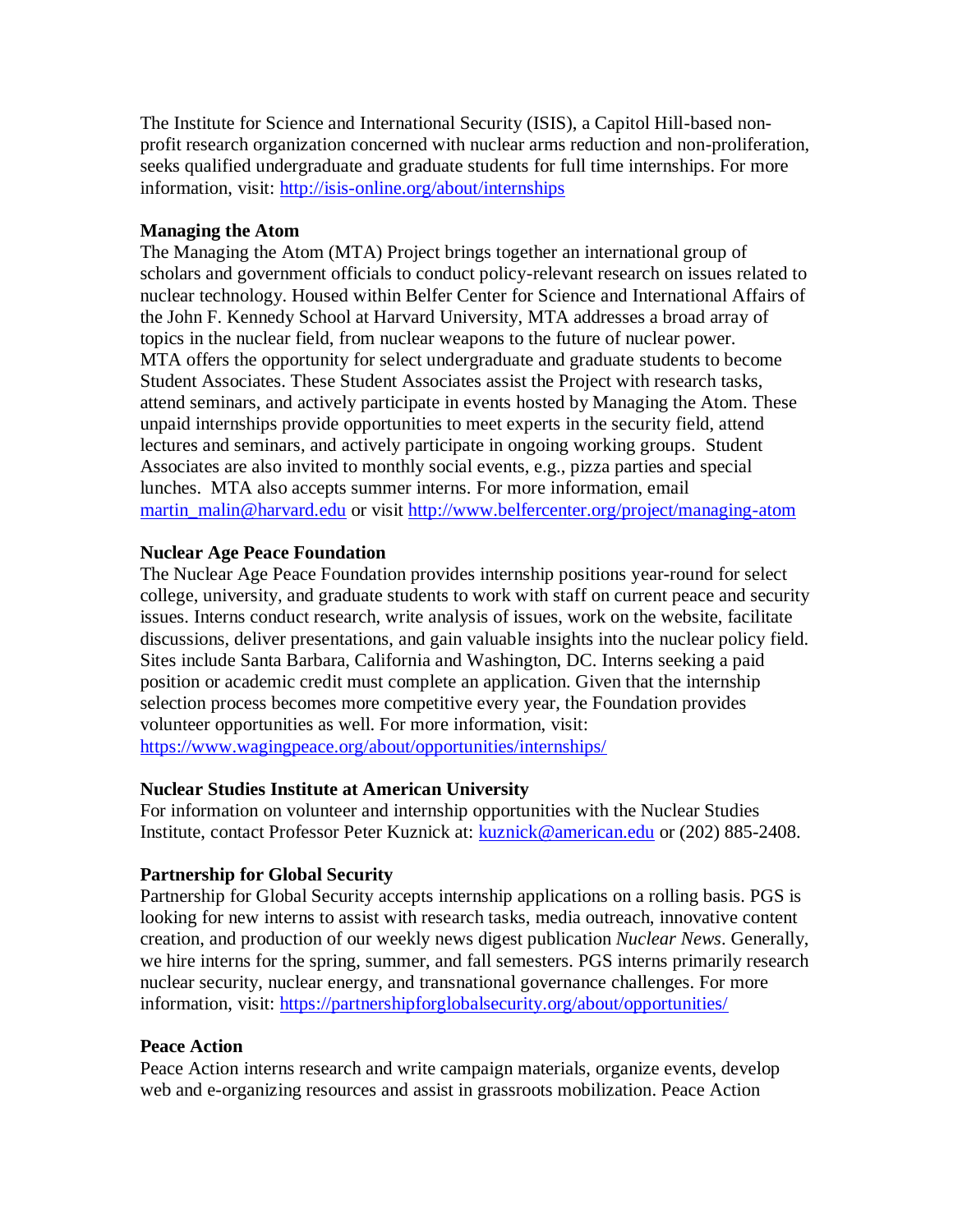interns gain professional working experience with a not-for-profit committed to responsible US foreign policy and grassroots movement building. For more information, visit:<http://www.peace-action.org/jobs>

## **Physicians for Social Responsibility**

Physicians for Social Responsibility (PSR) offers internships for undergraduate and graduate students all year, with terms usually beginning in January, May, and September. Roles and responsibilities typically include assisting PSR staff with a full range of program activities, including outreach to members and other activists, and the development of fact sheets, position papers, and legislative alerts for health professionals and other activists. The intern conducts research on PSR issues, and attends coalition meetings and some congressional briefings and hearings as needed. Responsibilities may include some clerical and administrative tasks. For more information, visit: <http://www.psr.org/about/employment-opportunities.html>

# **Project on Government Oversight**

The main job of Project on Government Oversight interns is to assist in researching government subservience to special interests. The intern's research often requires them to file Freedom of Information Act requests as well as go to congressional hearings, the Library of Congress and different government agencies. On occasion, interns work with whistleblowers. Sometimes the intern's research culminates in a POGO report. Besides research, interns also write opinion-editorial pieces for media release and assist in the writing and editing of testimony to be delivered at Congressional hearings. Of course, some of an intern's time, usually less than 20%, is spent doing administrative work -- from bulk mailings and answering the phone to filing. For more information, visit: [http://www.pogo.org/about/work-at-pogo/interns-](http://www.pogo.org/about/work-at-pogo/interns-fellows.html?referrer=http://pogo.org/p/x/internships.html)

[fellows.html?referrer=http://pogo.org/p/x/internships.html](http://www.pogo.org/about/work-at-pogo/interns-fellows.html?referrer=http://pogo.org/p/x/internships.html)

# **Psychologists for Social Responsibility**

Psychologists for Social Responsibility is searching for energetic, motivated, and peaceoriented undergraduate and graduate students to serve as interns. Interns will have the opportunity to work on a wide variety of projects, such as: researching current national and international issues or policy, assisting with the publication of PsySR's newsletter, planning and organizing meetings and conferences, website maintenance, and general administrative support. Intern positions will be tailored to each intern's specific interests and capabilities so that the internship experience will be a mutually beneficial one. Interns may apply to work at PsySR for any period of time. Both psychology students and non-psychology students are encouraged to apply. To apply, please send a cover letter explaining your interest in PsySR, a resume, and a short writing sample on any topic that demonstrates your writing ability to Administrative Coordinator Glenda Duldulao at [psysr.ac@gmail.com](mailto:psysr.ac@gmail.com) or call 707-797-7016.

# **Reaching Critical Will**

The Women's International League for Peace and Freedom created the Reaching Critical Will (RCW) project in 1999, in order to increase the quality and quantity of civil society at international disarmament fora, such as those that take place at the UN. We believe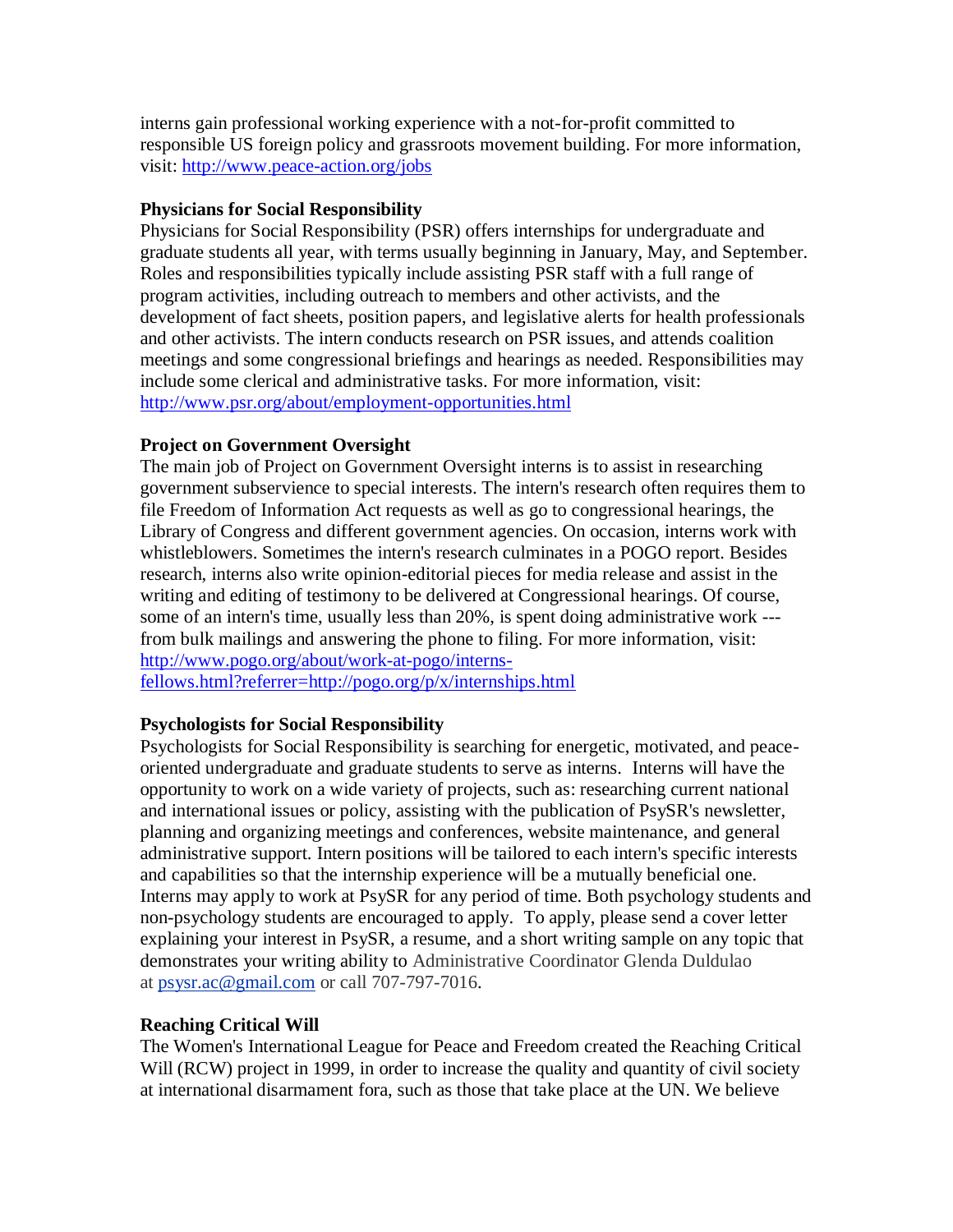that nuclear disarmament will require coordinated and sustained effort on the part of governments, non-governmental organizations and the United Nations. Reaching Critical Will is WILPF's initiative to encourage people to act and contribute to a variety of international fora. Reaching Critical Will collects, packages and often translates disarmament related information into terms ordinary people can understand. For information on internships, visit: <http://www.reachingcriticalwill.org/about-us/contact>

## **Security Leadership Program, University of Georgia**

Center for International Trade and Security (CITS) Security Leadership Program offers top students the chance to develop the skills and knowledge needed for pursuing international careers in government, the nonprofit sector or the business world or preparing for graduate studies. This unique, two semester program at the University of Georgia offers intensive training on WMD-related security issues through required readings, regular briefings by researchers and government officials working in the area of nonproliferation and skills training workshops that teach open source research methods, hone writing and oral presentation skills, and develop information analysis capabilities. In the second semester, program participants work closely with Center faculty and staff on nonproliferation research and outreach projects, compiling information, helping to prepare reports and presentations, coordinating international conferences and training sessions. To apply, please submit a current transcript, a resume, letter of interest, and writing sample (preferably on a topic relevant to security) to Chris Tucker, 120 Holmes/Hunter Academic Building. For more information, email *[c.tucker@cits.uga.edu,](mailto:c.tucker@cits.uga.edu)* call 706-542-6666 or visit: [http://spia.uga.edu/departments-centers/center-for](http://spia.uga.edu/departments-centers/center-for-international-trade-and-security-cits/student-opportunities/)[international-trade-and-security-cits/student-opportunities/](http://spia.uga.edu/departments-centers/center-for-international-trade-and-security-cits/student-opportunities/)

#### **Student Pugwash USA**

As a student organization, Student Pugwash USA encourages young people to examine the ethical, social, and global implications of science and technology, and to make these concerns a leading focus of their academic and professional endeavors. SPUSA offers several unpaid internships. For more information, visit: <http://www.spusa.org/about/internships.html#studentorganizer>

#### **Taxpayers for Common Sense**

Politically independent, Taxpayers for Common Sense (TCS) works with members of Congress and the Executive Branch, along with activists of all political philosophies, to cut wasteful government spending and reduce federal subsidies. TCS's dynamic approach bridges the gap between liberals and conservatives to achieve common-sense solutions that streamline government and make a positive contribution for the taxpayers of today and tomorrow. For information on internships and fellowships, visit: <http://www.taxpayer.net/about/work-for-tcs>

#### **Union of Concerned Scientists**

UCS is an independent nonprofit alliance of more than 100,000 concerned citizens and scientists. We augment rigorous scientific analysis with innovative thinking and committed citizen advocacy to build a cleaner, healthier environment and a safer world.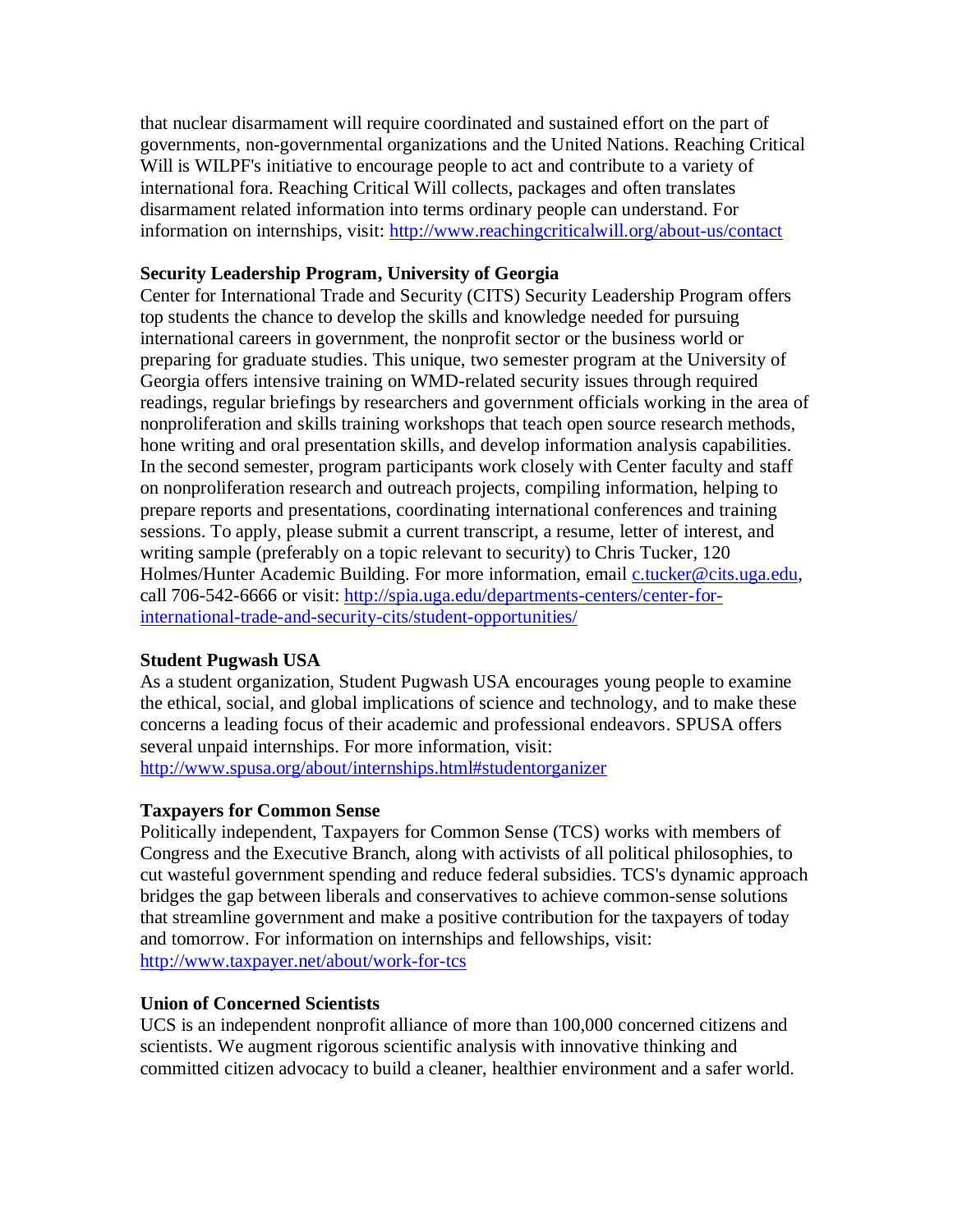For information on internships, visit: [http://www.ucsusa.org/about/jobs-ucs#.WPk](http://www.ucsusa.org/about/jobs-ucs#.WPk-rXTyvow)[rXTyvow](http://www.ucsusa.org/about/jobs-ucs#.WPk-rXTyvow)

## **Wisconsin Project on Nuclear Arms Control**

The Wisconsin Project on Nuclear Arms Control in Washington usually employs one to two interns for summer and one intern during the academic year to do research on the spread of weapons of mass destruction. The Project is a non-profit, non-partisan organization that operates under the auspices of the University of Wisconsin. Interns will gain valuable experience in gathering information and conducting research. They will also gain a close-up view of how foreign policy decisions are made in Washington. Candidates should be adept in working with computers (WordPerfect and Windows), the Internet, Lexis-Nexis and in library research. Those with basic knowledge of html are strongly preferred. Proficiency in Farsi, Chinese, Korean or Arabic would also be helpful. The internship is a paid position. Interested candidates should send a resume and cover letter either by mail to the Wisconsin Project, Suite 805, 1701 K Street, N.W., Washington, D.C. 20006, by fax to 202-223-8299, or by email to [info@wisconsinproject.org](mailto:info@wisconsinproject.org) or visit [http://www.wisconsinproject.org/about](http://www.wisconsinproject.org/about-us/employment/)[us/employment/](http://www.wisconsinproject.org/about-us/employment/)

# **Women's Actions for New Directions**

Women's Actions for New Directions (WAND) empowers women to act politically to reduce violence and militarism and redirect excessive military resources toward unmet human and environmental needs. WAND offers internships in Boston headquarters office, Washington, DC legislative office and Atlanta field office. For more information, email info@wand.org or visit: [http://www.wand.org/about/wand-education-fund](http://www.wand.org/about/wand-education-fund-staff/positions-available/washington-dc-based-interns/)[staff/positions-available/washington-dc-based-interns/](http://www.wand.org/about/wand-education-fund-staff/positions-available/washington-dc-based-interns/)

#### **Women's International League for Peace and Freedom**

The Women's International League for Peace & Freedom is a 90-year-old international women's organization with sections in 37 countries and 80 groups and branches in the United States. WILPF works for the equality of all people in a world free of racism, sexism, classism, homophobia, and all other oppression; for world disarmament and peaceful resolution of conflicts; and for an end to all forms of violence. For information on internships, visit:<http://wilpf.org/get-involved/work-with-us/>

#### **World Policy Institute**

The World Policy Institute's Internship Program, offers advanced undergraduate and graduate students the opportunity to gain practical experience in policy research and advocacy on international issues by assisting with the production of the *World Policy Journal* and conducting research for the Institute's senior fellows. For more information, visit:<http://www.worldpolicy.org/internships>

# **NETWORKING OPPORTUNITIES**

**Roosevelt Institution**